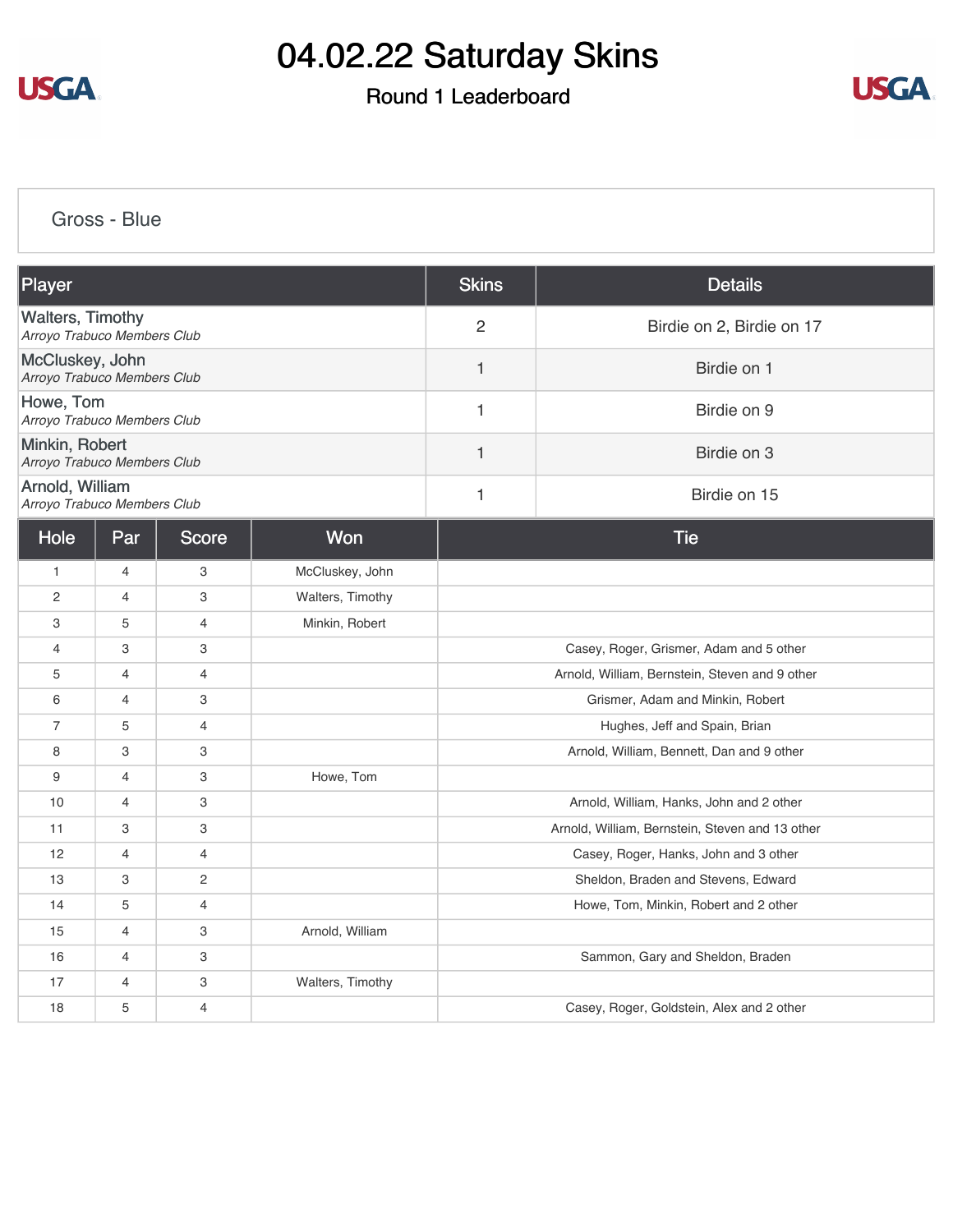

### Round 1 Leaderboard



[Net - Blue](https://cdn2.golfgenius.com/v2tournaments/8351030478307876997?called_from=&round_index=1)

| Player                                                 |                |                |                  | <b>Skins</b>   | <b>Details</b>                                 |  |  |
|--------------------------------------------------------|----------------|----------------|------------------|----------------|------------------------------------------------|--|--|
| Stevens, Edward<br>Arroyo Trabuco Members Club         |                |                |                  | $\overline{2}$ | Birdie on 11, Eagle on 13                      |  |  |
| <b>Walters, Timothy</b><br>Arroyo Trabuco Members Club |                |                |                  | $\overline{2}$ | Eagle on 2, Eagle on 17                        |  |  |
| McCluskey, John<br>Arroyo Trabuco Members Club         |                |                |                  | 1              | Birdie on 1                                    |  |  |
| Howe, Tom<br>Arroyo Trabuco Members Club               |                |                |                  | $\mathbf{1}$   | Eagle on 9                                     |  |  |
| Hole                                                   | Par            | <b>Score</b>   | Won              |                | <b>Tie</b>                                     |  |  |
| $\mathbf{1}$                                           | $\overline{4}$ | 3              | McCluskey, John  |                |                                                |  |  |
| $\mathbf{2}$                                           | 4              | $\overline{c}$ | Walters, Timothy |                |                                                |  |  |
| 3                                                      | 5              | 4              |                  |                | Bennett, Dan, Goldstein, Alex and 5 other      |  |  |
| $\overline{4}$                                         | 3              | $\mathbf{2}$   |                  |                | Casey, Roger, Grismer, Adam and 3 other        |  |  |
| 5                                                      | 4              | 3              |                  |                | Arnold, William, Bernstein, Steven and 6 other |  |  |
| 6                                                      | $\overline{4}$ | 3              |                  |                | Grismer, Adam, Minkin, Robert and 1 other      |  |  |
| $\overline{7}$                                         | 5              | $\overline{4}$ |                  |                | Hughes, Jeff and Spain, Brian                  |  |  |
| 8                                                      | 3              | $\overline{c}$ |                  |                | Bennett, Dan and Stevens, Edward               |  |  |
| 9                                                      | $\overline{4}$ | $\sqrt{2}$     | Howe, Tom        |                |                                                |  |  |
| 10                                                     | $\overline{4}$ | 3              |                  |                | Arnold, William, Hanks, John and 2 other       |  |  |
| 11                                                     | 3              | $\overline{c}$ | Stevens, Edward  |                |                                                |  |  |
| 12                                                     | 4              | 3              |                  |                | Casey, Roger, Kaiser, Ken and 2 other          |  |  |
| 13                                                     | 3              | $\mathbf{1}$   | Stevens, Edward  |                |                                                |  |  |
| 14                                                     | 5              | $\overline{4}$ |                  |                | Howe, Tom, Minkin, Robert and 3 other          |  |  |
| 15                                                     | $\overline{4}$ | 3              |                  |                | Arnold, William, Grismer, Adam and 2 other     |  |  |
| 16                                                     | $\overline{4}$ | 3              |                  |                | Sammon, Gary and Sheldon, Braden               |  |  |
| 17                                                     | 4              | $\mathbf{2}$   | Walters, Timothy |                |                                                |  |  |
| 18                                                     | 5              | 3              |                  |                | Goldstein, Alex and Stevens, Edward            |  |  |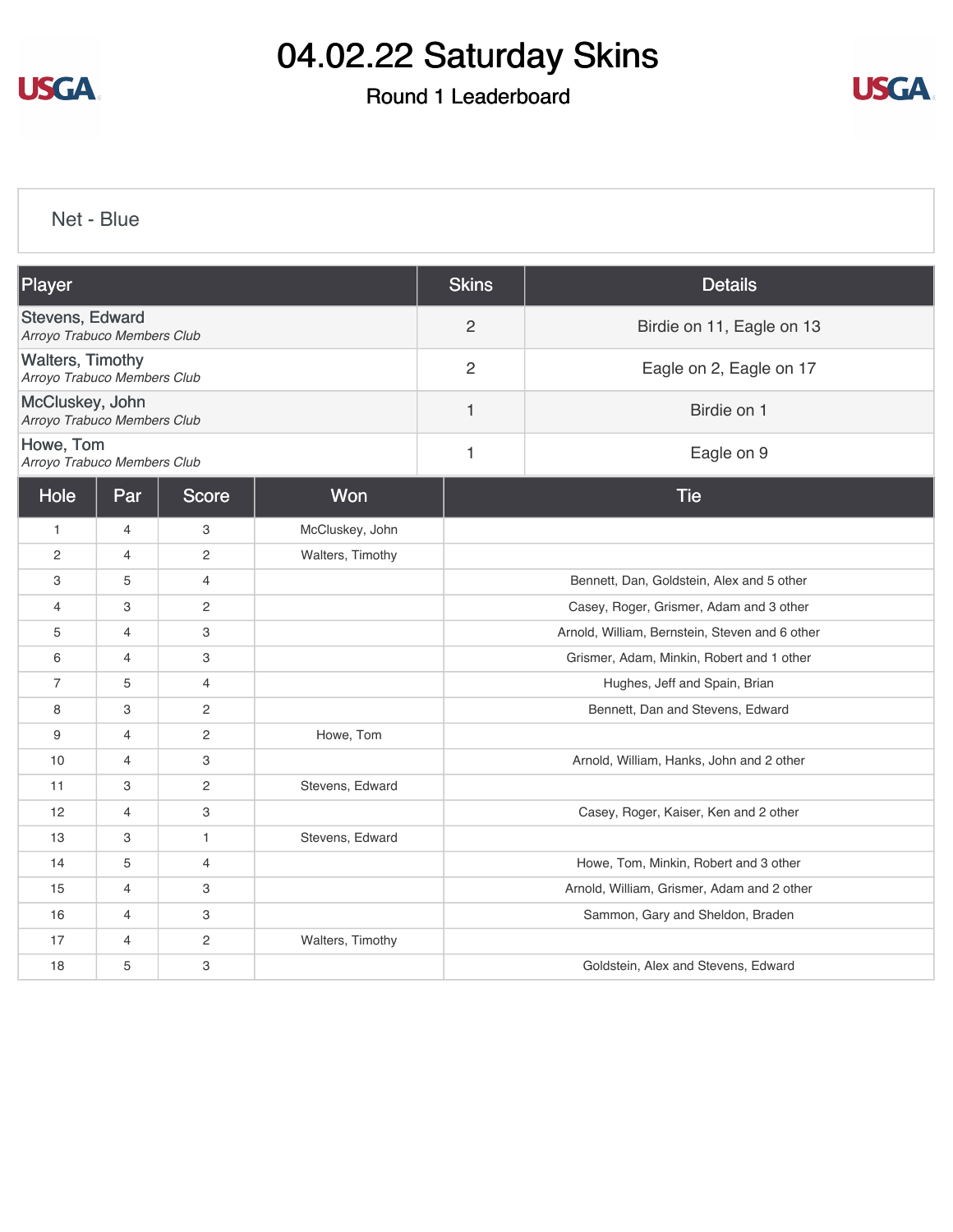

### Round 1 Leaderboard



[Gross - White](https://cdn2.golfgenius.com/v2tournaments/8351031424844849286?called_from=&round_index=1)

| Player                                          |                |                |                  | <b>Skins</b>   | <b>Details</b>                              |  |
|-------------------------------------------------|----------------|----------------|------------------|----------------|---------------------------------------------|--|
| Moaven, Fred<br>Arroyo Trabuco Members Club     |                |                |                  | $\overline{2}$ | Birdie on 1, Birdie on 5                    |  |
| Deal, Joseph<br>Arroyo Trabuco Members Club     |                |                |                  | 1              | Birdie on 7                                 |  |
| Friedman, Stuart<br>Arroyo Trabuco Members Club |                |                |                  | 1              | Birdie on 15                                |  |
| Hurst, James<br>Arroyo Trabuco Members Club     |                |                |                  | 1              | Birdie on 17                                |  |
| Hole                                            | Par            | <b>Score</b>   | Won              |                | <b>Tie</b>                                  |  |
| 1                                               | 4              | 3              | Moaven, Fred     |                |                                             |  |
| $\overline{2}$                                  | $\overline{4}$ | $\overline{4}$ |                  |                | Chin, Darrel, Moaven, Fred and 1 other      |  |
| 3                                               | 5              | 5              |                  |                | Friedman, Stuart, Hurst, James and 2 other  |  |
| 4                                               | 3              | 3              |                  |                | Christie, Richard, Corbin, Ron and 3 other  |  |
| 5                                               | $\overline{4}$ | 3              | Moaven, Fred     |                |                                             |  |
| 6                                               | $\overline{4}$ | 4              |                  |                | Chin, Darrel, Corbin, Ron and 4 other       |  |
| $\overline{7}$                                  | 5              | $\overline{4}$ | Deal, Joseph     |                |                                             |  |
| 8                                               | 3              | 3              |                  |                | Chin, Darrel, Friedman, Stuart and 6 other  |  |
| 9                                               | $\overline{4}$ | $\overline{4}$ |                  |                | Deal, Joseph, Deal, Tim and 1 other         |  |
| 10                                              | $\overline{4}$ | $\overline{4}$ |                  |                | Deal, Joseph, Friedman, Stuart and 3 other  |  |
| 11                                              | $\,3$          | 3              |                  |                | Chin, Darrel, Corbin, Ron and 1 other       |  |
| 12                                              | $\overline{4}$ | $\overline{4}$ |                  |                | Christie, Richard, Hurst, James and 3 other |  |
| 13                                              | 3              | 3              |                  |                | Hurst, James, Smith, Drew and 1 other       |  |
| 14                                              | 5              | 5              |                  |                | Christie, Richard, Deal, Joseph and 2 other |  |
| 15                                              | $\overline{4}$ | 3              | Friedman, Stuart |                |                                             |  |
| 16                                              | $\overline{4}$ | $\overline{4}$ |                  |                | Chin, Darrel, Deal, Tim and 4 other         |  |
| 17                                              | $\overline{4}$ | 3              | Hurst, James     |                |                                             |  |
| 18                                              | 5              | 5              |                  |                | Chin, Darrel, Christie, Richard and 4 other |  |